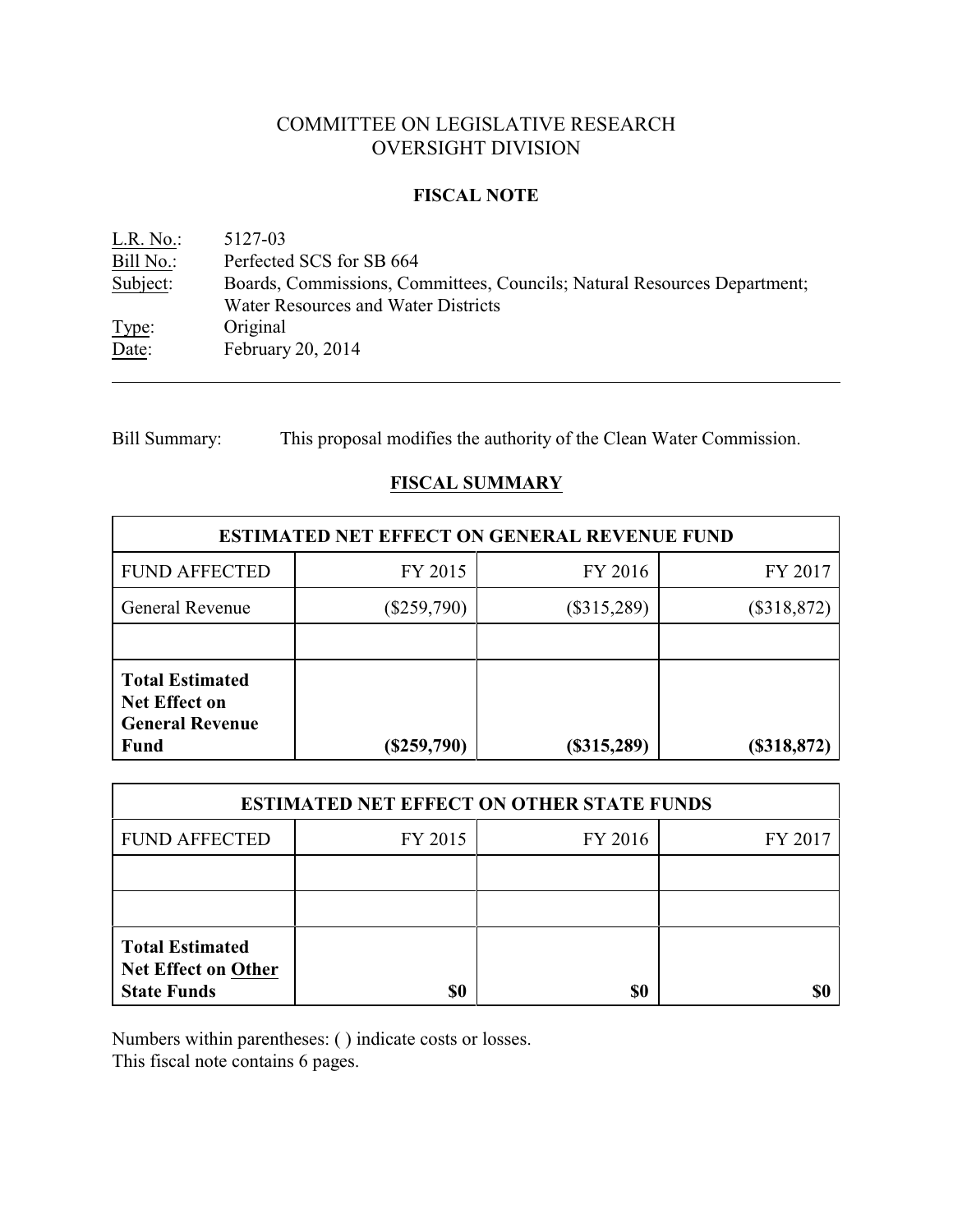L.R. No. 5127-03 Bill No. Perfected SCS for SB 664 Page 2 of 6 February 20, 2014

| <b>ESTIMATED NET EFFECT ON FEDERAL FUNDS</b> |         |         |         |  |
|----------------------------------------------|---------|---------|---------|--|
| <b>FUND AFFECTED</b>                         | FY 2015 | FY 2016 | FY 2017 |  |
|                                              |         |         |         |  |
|                                              |         |         |         |  |
| <b>Total Estimated</b><br>Net Effect on All  |         |         |         |  |
| <b>Federal Funds</b>                         | \$0     | \$0     |         |  |

| <b>ESTIMATED NET EFFECT ON FULL TIME EQUIVALENT (FTE)</b>    |              |              |         |  |
|--------------------------------------------------------------|--------------|--------------|---------|--|
| <b>FUND AFFECTED</b>                                         | FY 2015      | FY 2016      | FY 2017 |  |
| <b>General Revenue</b>                                       | 5 FTE        | 5 FTE        | 5 FTE   |  |
|                                                              |              |              |         |  |
| <b>Total Estimated</b><br><b>Net Effect on</b><br><b>FTE</b> | <b>5 FTE</b> | <b>5 FTE</b> | 5 FTE   |  |

 $\boxtimes$  Estimated Total Net Effect on All funds expected to exceed \$100,000 savings or (cost).

 $\Box$  Estimated Net Effect on General Revenue Fund expected to exceed \$100,000 (cost).

| <b>ESTIMATED NET EFFECT ON LOCAL FUNDS</b> |         |         |       |
|--------------------------------------------|---------|---------|-------|
| FUND AFFECTED                              | FY 2015 | FY 2016 | FY 20 |
| <b>Local Government</b>                    | \$0     | \$0     | \$0   |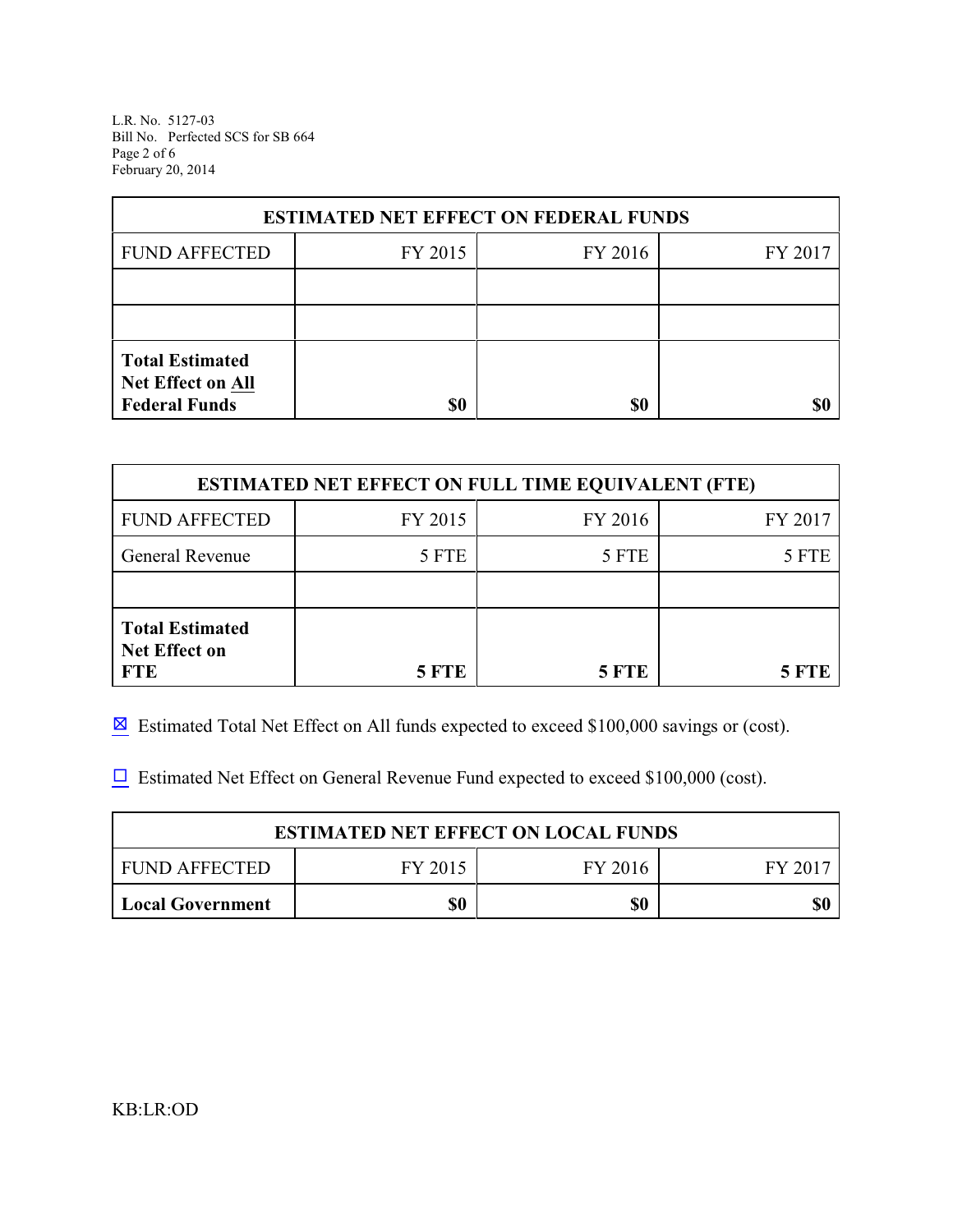L.R. No. 5127-03 Bill No. Perfected SCS for SB 664 Page 3 of 6 February 20, 2014

## **FISCAL ANALYSIS**

### ASSUMPTION

#### § 644.058 - Clean Water Commission:

Officials from the **Department of Natural Resources (DNR)** state there are 66 eight-digit Hydrologic Unit Codes (HUCs) in Missouri. This proposal would require each HUC to have an independent environmental economic study.

DNR assumes one-fifth of the 66 HUC studies would be done each year to coincide with the permitting cycle. Each study would take approximately 640 hours. Three-fourths of the study would be environmentally related and one-fourth of the study would be economically related.

DNR states these studies could be conducted by the department, however staffing is not currently available. The FTEs hired to do these studies would have no duties other than these studies.

DNR assumes it would request the following 5 FTE to implement this proposal.

Environmental Specialists (3 FTE) - Annual Salary of \$48,636

Economist (1 FTE) - Annual Salary of \$59,520

Senior Office Support Assistant (1 FTE) - Annual Salary of \$28,620

640 hours per study x 13 watershed studies a year (66 studies divided by 5 years) = 8,320 hours

8,320 divided by 2,080 work hours per year = four (4) technical FTEs to do 13 studies in a year, plus one (1) support FTE for these studies.

 $\frac{3}{4}$  of these studies would be environmentally related - 3 FTEs would need to be Environmental Specialists. ¼ of these studies would be economically related - 1 FTE would need to be Economists.

**Oversight** notes the annual salary range of an Environmental Specialist III is \$38,544 - \$54,864.

**Oversight** notes the annual salary range for an Economist is \$47,412 - \$68,928.

**Oversight** notes the annual salary range for a Senior Office Support Assistant is \$24,780 - \$33,000.

KB:LR:OD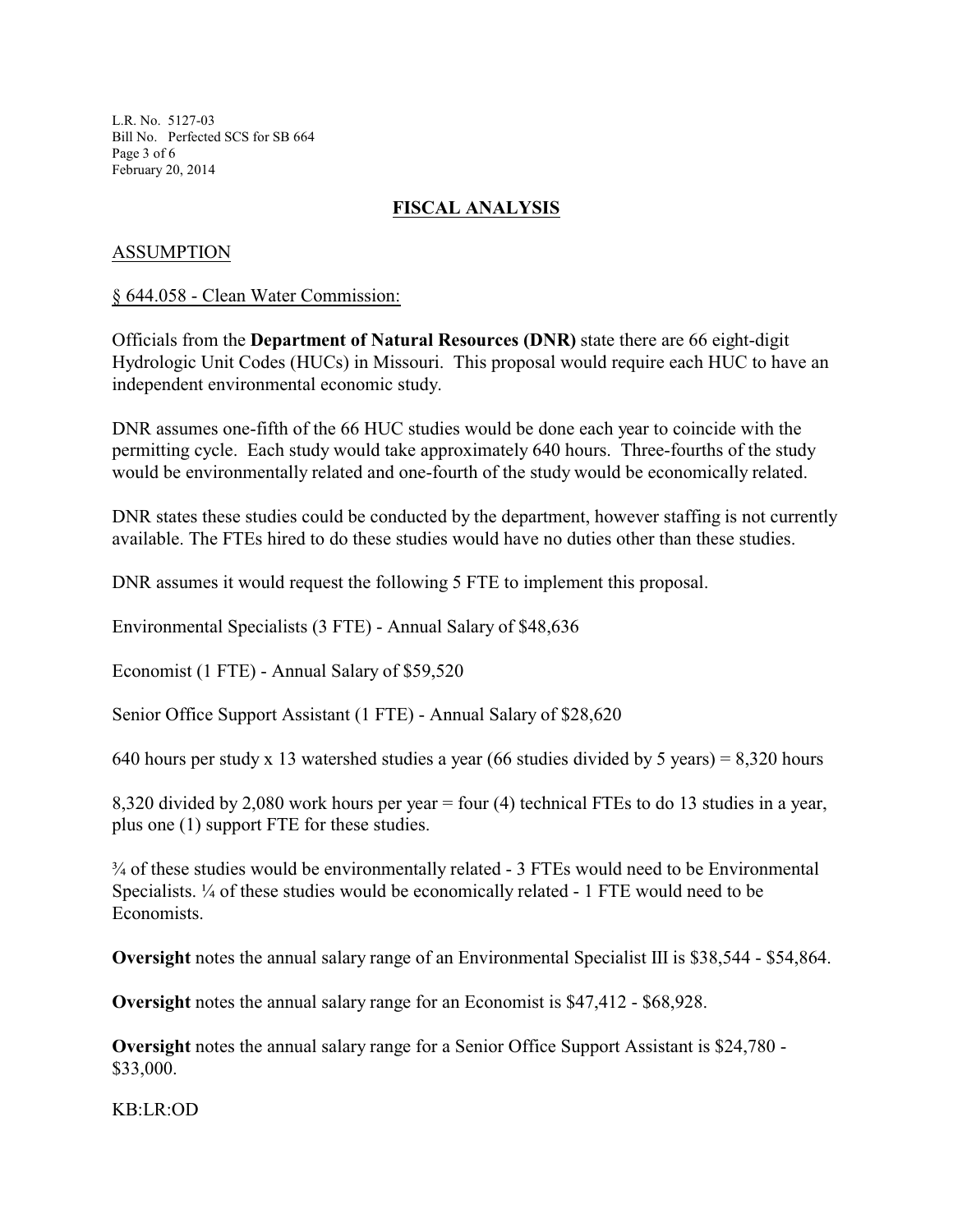L.R. No. 5127-03 Bill No. Perfected SCS for SB 664 Page 4 of 6 February 20, 2014

#### ASSUMPTION (continued)

**Oversight** assumes it is unknown which salary step each FTE will be hired at, therefore the annual salary cost of the 5 FTE could be lower if DNR hires the FTE at a beginning level salary step rather than a mid-level salary step as requested by DNR.

**Oversight** assumes office equipment and furniture would be available through OA surplus property at no additional cost to the department.

For the purpose of the fiscal note, **Oversight** will show a cost to General Revenue for FTE at the beginning salary level step and no additional equipment cost to DNR; however, expense costs will be shown.

Officials from the **Cole County Public Water Supply District No. 3 (PWSD No.3)** state this proposal could have an impact on their water service, but only after the appropriate study in completed.

Officials from the **Department of Conservation** assume the proposal would not fiscally impact their agency.

**Oversight** assumes Senate Amendment 1 is technical in nature and will have no direct fiscal impact on this proposal.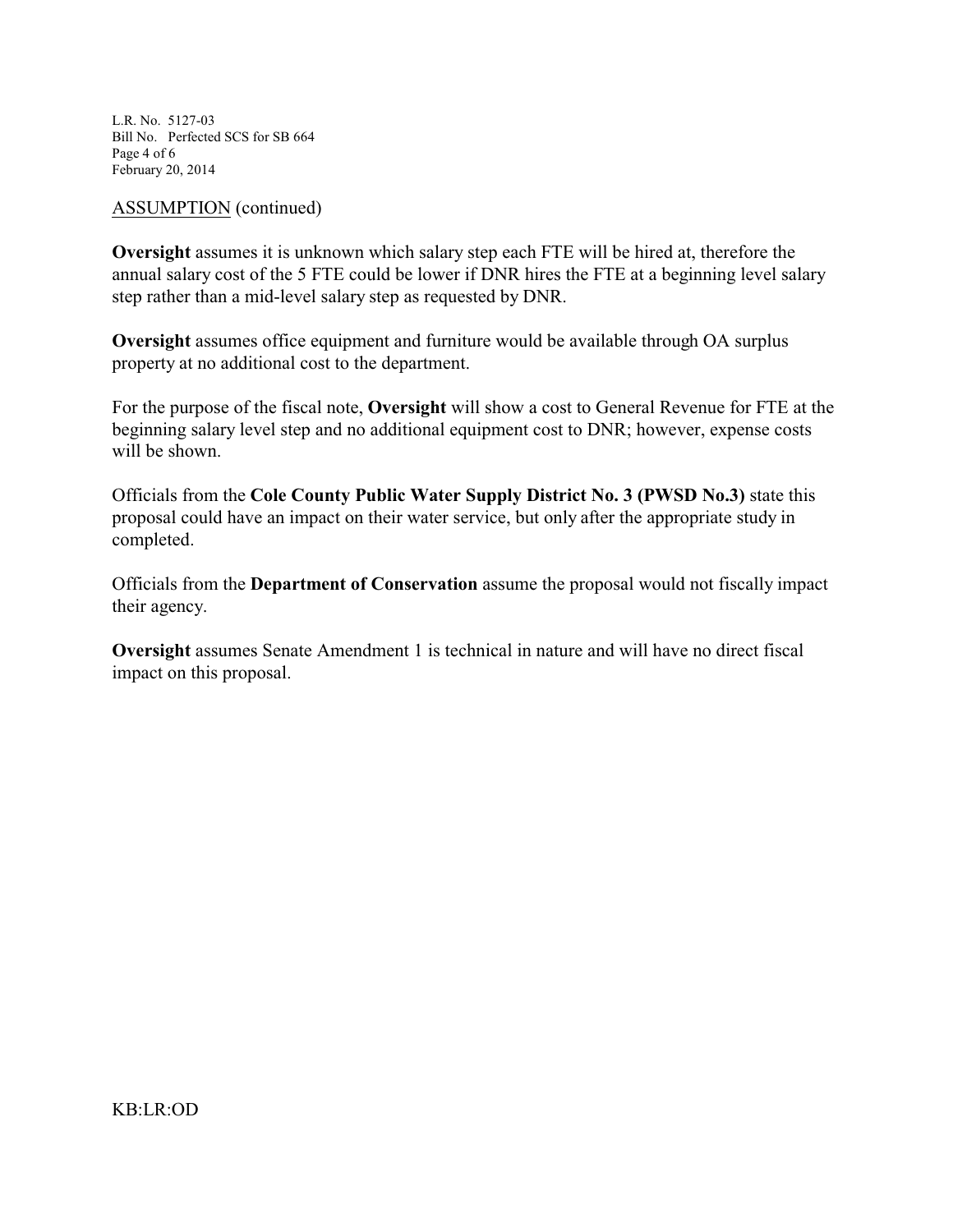L.R. No. 5127-03 Bill No. Perfected SCS for SB 664 Page 5 of 6 February 20, 2014

| FISCAL IMPACT - State Government      | FY 2015<br>$(10 \text{ Mo.})$ | FY 2016        | FY 2017        |
|---------------------------------------|-------------------------------|----------------|----------------|
| <b>GENERAL REVENUE FUND</b>           |                               |                |                |
| Costs - DNR                           |                               |                |                |
| § 644.058 - Studies for Water Quality |                               |                |                |
| <b>Standard Modifications</b>         |                               |                |                |
| Personal Service                      | (\$156,520)                   | (\$189,702)    | (\$191,599)    |
| <b>Fringe Benefits</b>                | $(\$79,833)$                  | $(\$96,758)$   | $(\$97,725)$   |
| Expense & Equipment                   | $(\$23,437)$                  | $(\$28,829)$   | $(\$29,548)$   |
| <b>Total Costs - DNR</b>              | $(\$259,790)$                 | $(\$315,289)$  | $(\$318,872)$  |
| FTE Change - DNR                      | 5 FTE                         | 5 FTE          | 5 FTE          |
| <b>ESTIMATED NET EFFECT TO THE</b>    |                               |                |                |
| <b>GENERAL REVENUE FUND</b>           | <u>(\$259,790)</u>            | $($ \$315,289) | $($ \$318,872) |
| Estimated Net FTE Change for the      |                               |                |                |
| General Revenue Fund                  | 5 FTE                         | 5 FTE          | 5 FTE          |
|                                       |                               |                |                |
|                                       |                               |                |                |
| FISCAL IMPACT - Local Government      | FY 2015                       | FY 2016        | FY 2017        |
|                                       | $(10 \text{ Mo.})$            |                |                |
|                                       | <u>\$0</u>                    | <u>\$0</u>     | <u>\$0</u>     |

## FISCAL IMPACT - Small Business

No direct fiscal impact to small businesses would be expected as a result of this proposal.